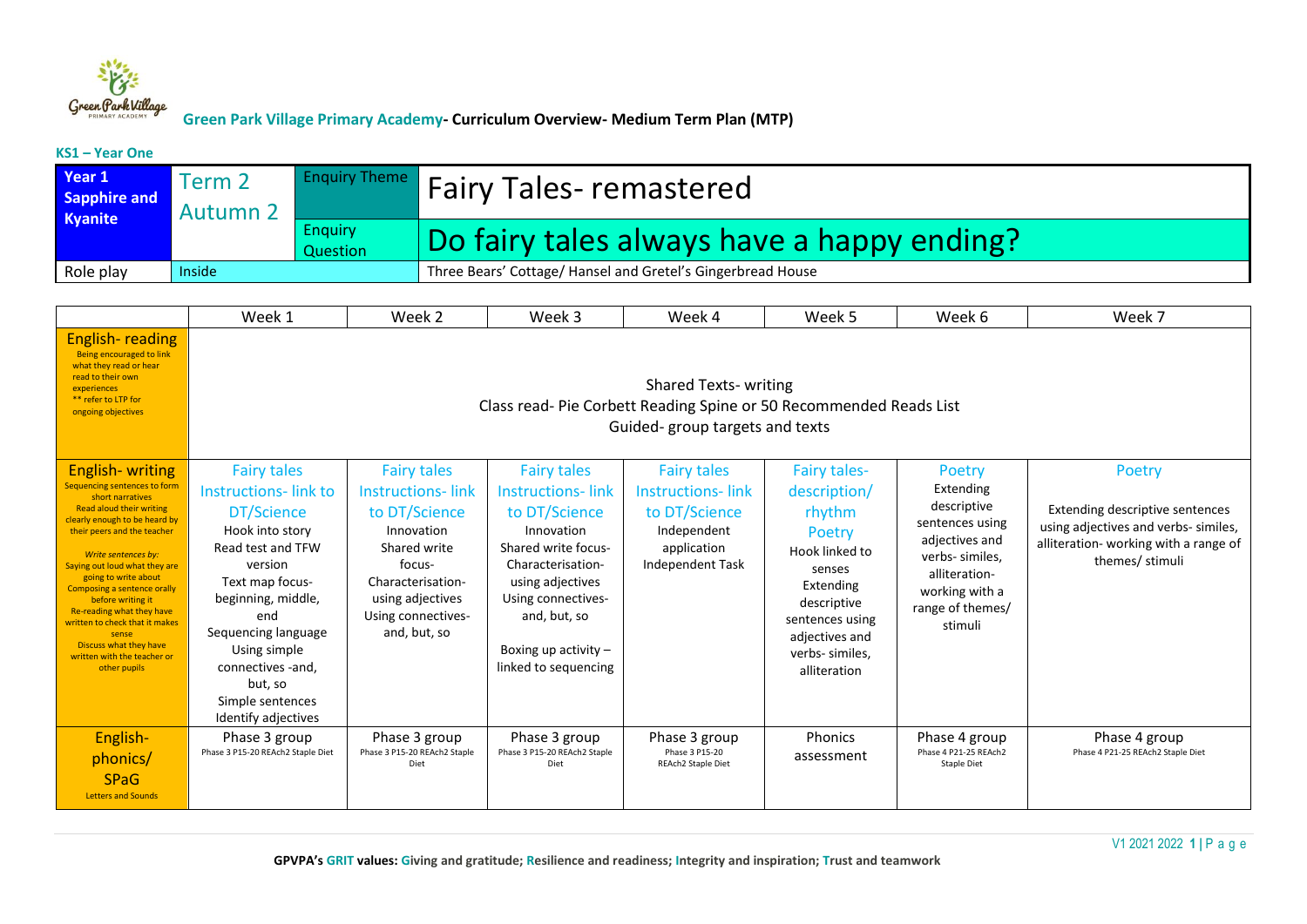

| Phase 3 REAch2 Staple Diet<br>P15-20<br>Phase 4 P21-25 REAch2 Staple<br><b>Diet</b><br>Phase 5 REAch2 Staple Diet<br>$26 - 41$                                                                                                                                          | Phase 4 group<br>Phase 4 P21-25 REAch2<br>Staple Diet                                                                                                                                                                                             | Phase 4 group<br>Phase 4 P21-25<br>REAch2 Staple Diet                                                                                                                                                                                                   | Phase 4 group<br>Phase 4 P21-25<br>REAch2 Staple Diet                                                                                                                                                                                                   | Phase 4 group<br>Phase 4 P21-25<br>REAch2 Staple Diet                                                                                                                                                                                                   | Phonics<br>assessment                                                                                                                                                                                                                                      | Phase 5 group<br>Phase 5 REAch2<br>Staple Diet 26-41                                                                                                                                                                                                       | Phase 5 group<br>Phase 5 REAch2 Staple Diet 26-41                                                                                                                                                                                     |
|-------------------------------------------------------------------------------------------------------------------------------------------------------------------------------------------------------------------------------------------------------------------------|---------------------------------------------------------------------------------------------------------------------------------------------------------------------------------------------------------------------------------------------------|---------------------------------------------------------------------------------------------------------------------------------------------------------------------------------------------------------------------------------------------------------|---------------------------------------------------------------------------------------------------------------------------------------------------------------------------------------------------------------------------------------------------------|---------------------------------------------------------------------------------------------------------------------------------------------------------------------------------------------------------------------------------------------------------|------------------------------------------------------------------------------------------------------------------------------------------------------------------------------------------------------------------------------------------------------------|------------------------------------------------------------------------------------------------------------------------------------------------------------------------------------------------------------------------------------------------------------|---------------------------------------------------------------------------------------------------------------------------------------------------------------------------------------------------------------------------------------|
| <b>English-spelling</b><br><b>Apply simple spelling</b><br>rules and guidance<br>The days of the week                                                                                                                                                                   | Phase 3 group<br>and<br>said<br>of<br>was<br>you                                                                                                                                                                                                  | Phase 3 group<br>they<br>for<br>his<br>but<br>that                                                                                                                                                                                                      | Phase 3 group<br>all<br>are<br>my<br>her<br>what                                                                                                                                                                                                        | Phase 3 group<br>there*<br>out<br>this<br>went                                                                                                                                                                                                          | Phase 3 group<br>said<br>was<br>they<br>are<br>what<br>there                                                                                                                                                                                               | Phase 4 group<br>Tricky words- Phase<br>SO<br>do<br>like<br>said<br>come<br>some                                                                                                                                                                           | Phase 4 group<br>Tricky words- Phase 4<br>went<br>from<br>have<br>when<br>it's<br>just                                                                                                                                                |
|                                                                                                                                                                                                                                                                         | Phase 4 group<br>so<br>do<br>like<br>said<br>went                                                                                                                                                                                                 | Phase 4 group<br>from<br>have<br>when<br>it's<br>just                                                                                                                                                                                                   | Phase 4 group<br>help<br>children<br>one<br>little<br>there                                                                                                                                                                                             | Phase 4 group<br>what<br>were<br>out<br>help<br>children                                                                                                                                                                                                | Phase 4 group<br>Spelling assessment                                                                                                                                                                                                                       | Phase 5 group<br>could<br>there<br>people<br>Mr<br>now<br>came                                                                                                                                                                                             | Phase 5 group<br>oh<br>about<br>got<br>their<br>your                                                                                                                                                                                  |
| English-<br>vocabulary,<br>grammar and<br>punctuation<br>Leaving spaces between<br>words<br><b>Beginning to punctuate</b><br>sentences using a capital<br>etter and a full stop, question<br>mark or exclamation mark<br>Joining words and joining<br>clauses using and | Leaving spaces between<br>words<br>Beginning to punctuate<br>sentences using a capital<br>letter and a full stop,<br>question mark or<br>exclamation mark<br>Joining words and<br>joining clauses using and<br>Practising high<br>frequency words | Leaving spaces<br>between words<br>Beginning to<br>punctuate sentences<br>using a capital letter<br>and a full stop,<br>question mark or<br>exclamation mark<br>Joining words and<br>joining clauses using<br>and<br>Practising high<br>frequency words | Leaving spaces<br>between words<br>Beginning to<br>punctuate sentences<br>using a capital letter<br>and a full stop,<br>question mark or<br>exclamation mark<br>Joining words and<br>joining clauses using<br>and<br>Practising high<br>frequency words | Leaving spaces<br>between words<br>Beginning to<br>punctuate sentences<br>using a capital letter<br>and a full stop,<br>question mark or<br>exclamation mark<br>Joining words and<br>joining clauses using<br>and<br>Practising high<br>frequency words | Leaving spaces<br>between words<br>Beginning to<br>punctuate<br>sentences using a<br>capital letter and a<br>full stop, question<br>mark or<br>exclamation mark<br>Joining words and<br>joining clauses<br>using and<br>Practising high<br>frequency words | Leaving spaces<br>between words<br>Beginning to<br>punctuate<br>sentences using a<br>capital letter and a<br>full stop, question<br>mark or<br>exclamation mark<br>Joining words and<br>joining clauses<br>using and<br>Practising high<br>frequency words | Leaving spaces between words<br>Beginning to punctuate sentences<br>using a capital letter and a full stop,<br>question mark or exclamation mark<br>Joining words and joining clauses<br>using and<br>Practising high frequency words |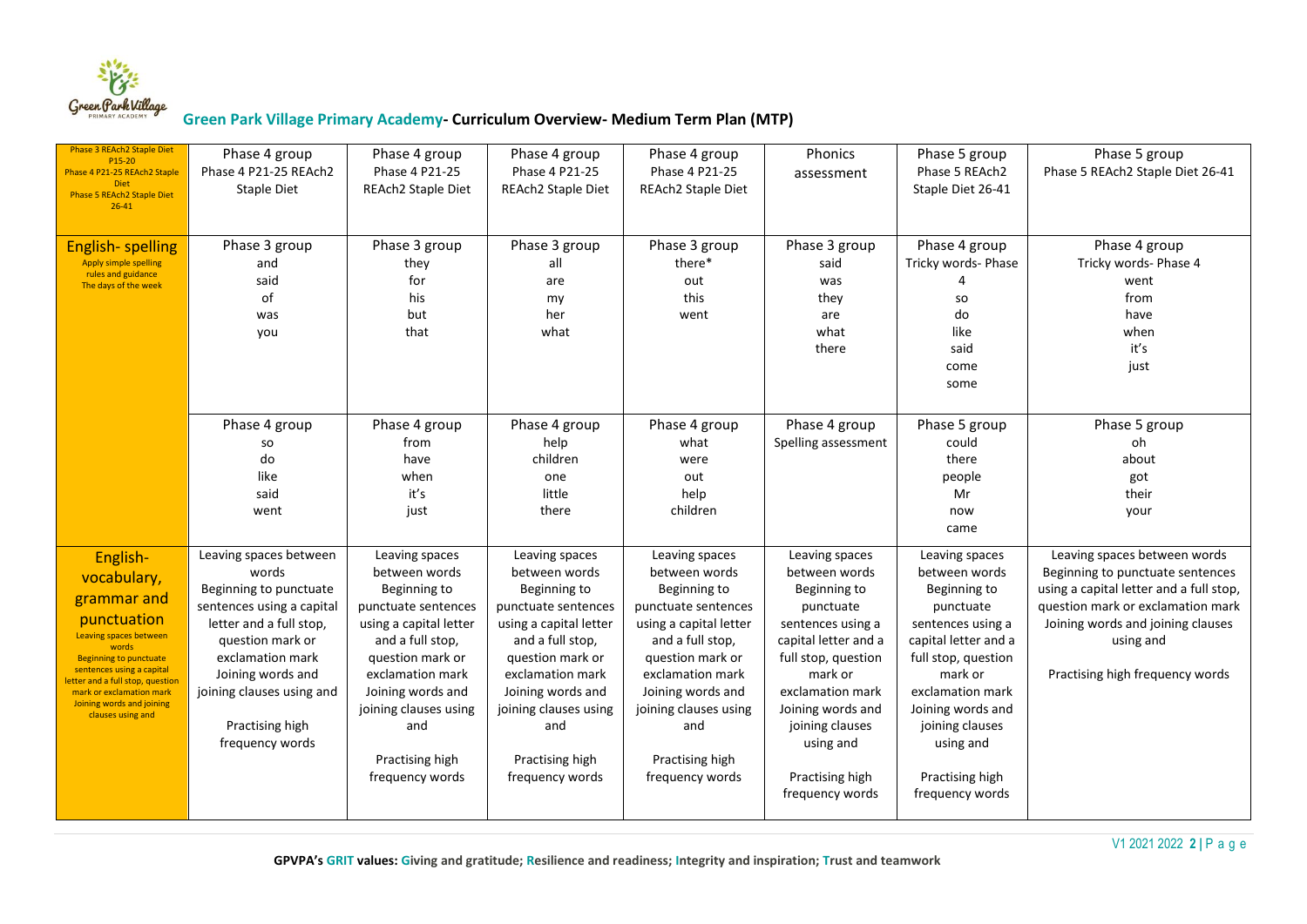

| English-<br>handwriting<br><b>Practising long-legged giraffe</b><br><b>letters</b><br>Writing words II<br>Capitals long-legged giraffe<br>letters<br><b>Practising one armed robot</b><br><b>letters</b><br><b>Capitals one-armed robot</b><br>letters<br><b>Practising curly caterpillar</b><br><b>letters</b><br>Capitals curly caterpillar<br>letters<br>Writing words ff<br><b>Writing words ss</b> | Practising long-legged<br>giraffe letters<br>Writing words II<br>Capitals long-legged<br>giraffe letters<br>Practising one armed<br>robot letters<br>Capitals one-armed<br>robot letters<br>Practising curly<br>caterpillar letters<br>Capitals curly caterpillar<br>letters<br>Writing words ff<br>Writing words ss | Practising long-<br>legged giraffe letters<br>Writing words II<br>Capitals long-legged<br>giraffe letters<br>Practising one armed<br>robot letters<br>Capitals one-armed<br>robot letters<br>Practising curly<br>caterpillar letters<br>Capitals curly<br>caterpillar letters<br>Writing words ff<br>Writing words ss | Practising long-<br>legged giraffe letters<br>Writing words II<br>Capitals long-legged<br>giraffe letters<br>Practising one<br>armed robot letters<br>Capitals one-armed<br>robot letters<br>Practising curly<br>caterpillar letters<br>Capitals curly<br>caterpillar letters<br>Writing words ff<br>Writing words ss | Practising long-legged<br>giraffe letters<br>Writing words II<br>Capitals long-legged<br>giraffe letters<br>Practising one armed<br>robot letters<br>Capitals one-armed<br>robot letters<br>Practising curly<br>caterpillar letters<br>Capitals curly<br>caterpillar letters<br>Writing words ff<br>Writing words ss | Practising long-<br>legged giraffe<br>letters<br>Writing words II<br>Capitals long-legged<br>giraffe letters<br>Practising one<br>armed robot letters<br>Capitals one-armed<br>robot letters<br>Practising curly<br>caterpillar letters<br>Capitals curly<br>caterpillar letters<br>Writing words ff<br>Writing words ss | Practising long-<br>legged giraffe<br>letters<br>Writing words II<br>Capitals long-<br>legged giraffe<br>letters<br>Practising one<br>armed robot letters<br>Capitals one-armed<br>robot letters<br>Practising curly<br>caterpillar letters<br>Capitals curly<br>caterpillar letters<br>Writing words ff<br>Writing words ss | Practising long-legged giraffe letters<br>Writing words II<br>Capitals long-legged giraffe letters<br>Practising one armed robot letters<br>Capitals one-armed robot letters<br>Practising curly caterpillar letters<br>Capitals curly caterpillar letters<br>Writing words ff<br>Writing words ss |
|---------------------------------------------------------------------------------------------------------------------------------------------------------------------------------------------------------------------------------------------------------------------------------------------------------------------------------------------------------------------------------------------------------|----------------------------------------------------------------------------------------------------------------------------------------------------------------------------------------------------------------------------------------------------------------------------------------------------------------------|-----------------------------------------------------------------------------------------------------------------------------------------------------------------------------------------------------------------------------------------------------------------------------------------------------------------------|-----------------------------------------------------------------------------------------------------------------------------------------------------------------------------------------------------------------------------------------------------------------------------------------------------------------------|----------------------------------------------------------------------------------------------------------------------------------------------------------------------------------------------------------------------------------------------------------------------------------------------------------------------|--------------------------------------------------------------------------------------------------------------------------------------------------------------------------------------------------------------------------------------------------------------------------------------------------------------------------|------------------------------------------------------------------------------------------------------------------------------------------------------------------------------------------------------------------------------------------------------------------------------------------------------------------------------|----------------------------------------------------------------------------------------------------------------------------------------------------------------------------------------------------------------------------------------------------------------------------------------------------|
| <b>Maths</b>                                                                                                                                                                                                                                                                                                                                                                                            | Subtraction<br>and fact families                                                                                                                                                                                                                                                                                     | Subtraction $-$<br>comparing<br>addition/subtraction                                                                                                                                                                                                                                                                  | 3D and 2 D shapes                                                                                                                                                                                                                                                                                                     | Place value                                                                                                                                                                                                                                                                                                          | Comparing<br>numbers                                                                                                                                                                                                                                                                                                     | Consolidation                                                                                                                                                                                                                                                                                                                | Themed activities                                                                                                                                                                                                                                                                                  |
| <b>Science</b>                                                                                                                                                                                                                                                                                                                                                                                          | Create a human body<br>using the right parts in<br>the right places and<br>labelling it.                                                                                                                                                                                                                             |                                                                                                                                                                                                                                                                                                                       |                                                                                                                                                                                                                                                                                                                       | Senses - Using the 5<br>senses to create a<br>self portrait. What<br>different materials<br>can you use? (flower<br>for nose, food for<br>mouth, ears - musical<br>instrument etc)                                                                                                                                   |                                                                                                                                                                                                                                                                                                                          | Link to computing $-$<br>what senses are we<br>focusing on when<br>creating a<br>programme?<br>Different senses<br>and how they affect<br>our surroundings.                                                                                                                                                                  |                                                                                                                                                                                                                                                                                                    |
| <b>History</b>                                                                                                                                                                                                                                                                                                                                                                                          |                                                                                                                                                                                                                                                                                                                      | L.O. To understand and know about the life<br>of the Queen<br>L.O. To understand how primary and<br>secondary sources give us answers to<br>questions about the past.                                                                                                                                                 |                                                                                                                                                                                                                                                                                                                       | L.O. To understand<br>the differences<br>between life in the<br>past and the present<br>day                                                                                                                                                                                                                          |                                                                                                                                                                                                                                                                                                                          | L.O. To understand<br>how jobs have<br>changed over time                                                                                                                                                                                                                                                                     |                                                                                                                                                                                                                                                                                                    |
| Geography                                                                                                                                                                                                                                                                                                                                                                                               |                                                                                                                                                                                                                                                                                                                      |                                                                                                                                                                                                                                                                                                                       |                                                                                                                                                                                                                                                                                                                       |                                                                                                                                                                                                                                                                                                                      |                                                                                                                                                                                                                                                                                                                          |                                                                                                                                                                                                                                                                                                                              |                                                                                                                                                                                                                                                                                                    |
| Art and design                                                                                                                                                                                                                                                                                                                                                                                          | https://www.bbc.co.uk<br>/bitesize/clips/zdfgkqt<br>Who is Picasso? What materials ae used? What<br>do they do?                                                                                                                                                                                                      |                                                                                                                                                                                                                                                                                                                       |                                                                                                                                                                                                                                                                                                                       | Drawing a self portrait using different<br>materials                                                                                                                                                                                                                                                                 |                                                                                                                                                                                                                                                                                                                          | Play rehearsals                                                                                                                                                                                                                                                                                                              |                                                                                                                                                                                                                                                                                                    |

V1 2021 2022 **3 |** P a g e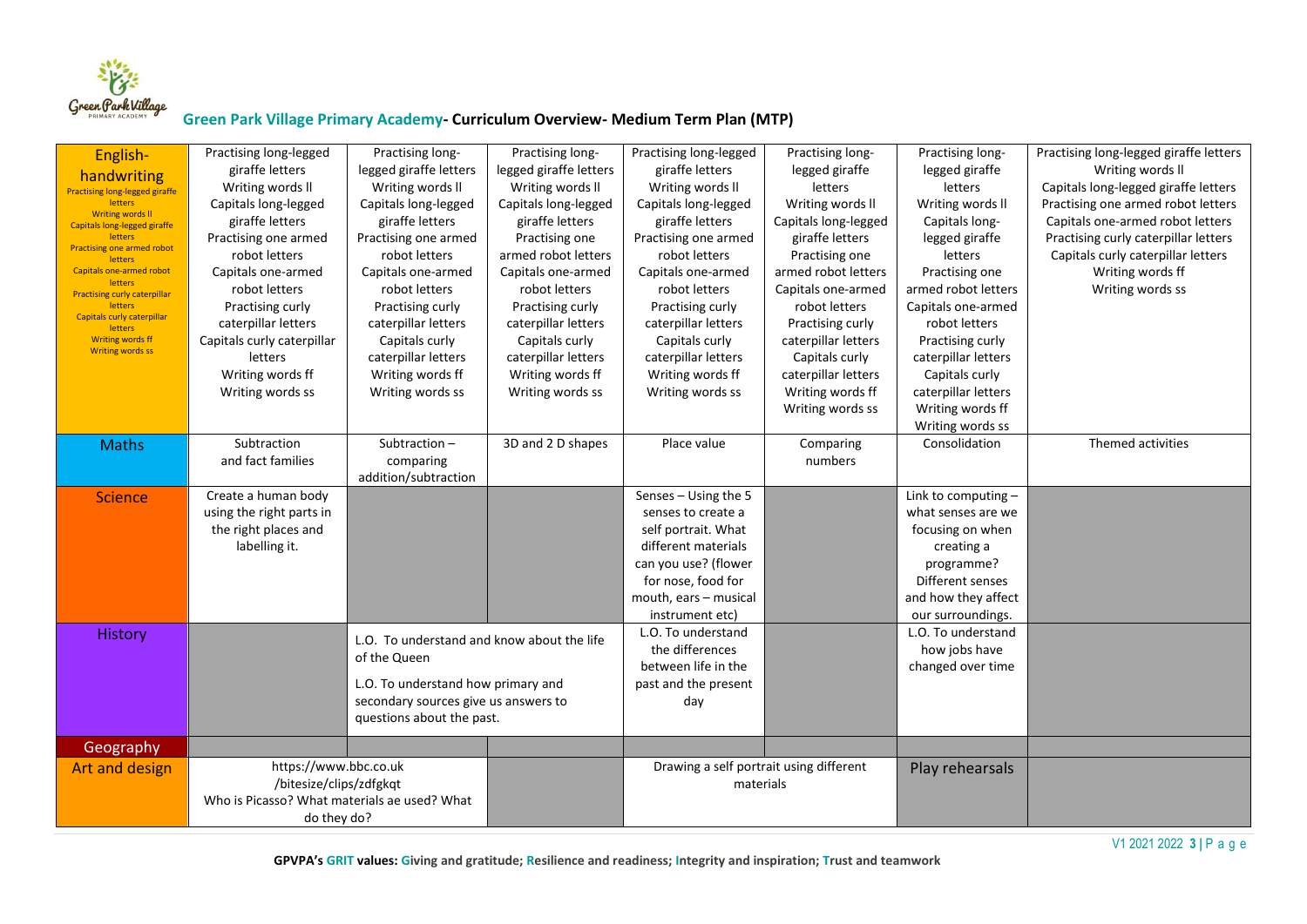

| Design and           | Food - fruit and veg and                                                                                           | Children to investigate where the different    |                      |                                                                | Look back at the eat | Play rehearsals                         |                                      |  |  |
|----------------------|--------------------------------------------------------------------------------------------------------------------|------------------------------------------------|----------------------|----------------------------------------------------------------|----------------------|-----------------------------------------|--------------------------------------|--|--|
| Technology           | where it comes from                                                                                                | produce comes from and how they are            |                      |                                                                | well plate. How do   |                                         |                                      |  |  |
|                      |                                                                                                                    | grown. Why are some fruits and vegetables      |                      |                                                                | we know if our food  |                                         |                                      |  |  |
|                      |                                                                                                                    | only grown in particular countries and         |                      |                                                                | is healthy? What     |                                         |                                      |  |  |
|                      |                                                                                                                    | continents? Fair trade opportunities? Key      |                      |                                                                | makes it healthy?    |                                         |                                      |  |  |
|                      |                                                                                                                    | Question: Where do different foods come        |                      |                                                                | Children to look at  |                                         |                                      |  |  |
|                      |                                                                                                                    | from? Children to discuss what fruits and      |                      |                                                                | recipes and find out |                                         |                                      |  |  |
|                      |                                                                                                                    | vegetables people like to eat and then create  |                      |                                                                | how the ingredients  |                                         |                                      |  |  |
|                      |                                                                                                                    | a survey to complete some market research      |                      |                                                                | contribute to a      |                                         |                                      |  |  |
|                      |                                                                                                                    | for their product. Children could do this at a |                      |                                                                | healthy diet. Look   |                                         |                                      |  |  |
|                      |                                                                                                                    | local store (with permission) or to pupils and |                      |                                                                | at the traffic light |                                         |                                      |  |  |
|                      |                                                                                                                    | parents. Talk about their findings.            |                      |                                                                | system, fruit        |                                         |                                      |  |  |
|                      |                                                                                                                    |                                                |                      |                                                                | contains a lot of    |                                         |                                      |  |  |
|                      |                                                                                                                    |                                                |                      |                                                                | sugar and too much   |                                         |                                      |  |  |
|                      |                                                                                                                    |                                                |                      |                                                                | is not good either.  |                                         |                                      |  |  |
|                      |                                                                                                                    |                                                |                      |                                                                | Allergens.           |                                         |                                      |  |  |
| <b>Music</b>         |                                                                                                                    |                                                | Performance- singing |                                                                |                      |                                         | https://www.giftofcuriosity.com/diy- |  |  |
| Unit 4 and 5         |                                                                                                                    |                                                |                      | Sing a song with contrasting high and low melodies             |                      |                                         | rain-stick-craft/                    |  |  |
|                      | Control vocal dynamics, duration and timbe                                                                         |                                                |                      |                                                                |                      |                                         |                                      |  |  |
|                      | Sing together as a group                                                                                           |                                                |                      |                                                                |                      |                                         |                                      |  |  |
| <b>Computing</b>     | Work out the steps for making something -                                                                          |                                                |                      | Learn how to record a video                                    |                      | Add commentary to the video via upload. |                                      |  |  |
| Unit 1.2- We are     | create instructions (algorithm) and understand<br>Film one another making the item.<br>Watch and provide feedback. |                                                |                      |                                                                |                      |                                         |                                      |  |  |
|                      | the link to computing.                                                                                             |                                                |                      |                                                                |                      |                                         |                                      |  |  |
|                      |                                                                                                                    |                                                |                      |                                                                |                      |                                         |                                      |  |  |
| TV chefs $-$ filming |                                                                                                                    |                                                |                      |                                                                |                      |                                         |                                      |  |  |
| the steps of a       |                                                                                                                    |                                                |                      |                                                                |                      |                                         |                                      |  |  |
| recipe.              |                                                                                                                    |                                                |                      |                                                                |                      |                                         |                                      |  |  |
| PE.                  |                                                                                                                    |                                                |                      | U-Sports:                                                      |                      |                                         |                                      |  |  |
|                      |                                                                                                                    |                                                |                      | Fundamental movement skills - agility, balance & co-ordination |                      |                                         |                                      |  |  |
|                      |                                                                                                                    |                                                |                      | <b>Invasion Games</b>                                          |                      |                                         |                                      |  |  |
|                      |                                                                                                                    |                                                |                      | (Rugby Focused)                                                |                      |                                         |                                      |  |  |
|                      |                                                                                                                    |                                                |                      |                                                                |                      |                                         |                                      |  |  |
| <b>RE</b>            | Gifts and what they                                                                                                | Children's bible Christmas story.              |                      | Re-tell the Christmas                                          | What gifts could we  |                                         | Gift tags for baby Jesus.            |  |  |
|                      | mean to us.                                                                                                        | Gifts to Jesus? Were they meaningful?          |                      | story                                                          | give today?          |                                         |                                      |  |  |
| Christmas            |                                                                                                                    |                                                |                      |                                                                |                      |                                         |                                      |  |  |
| Christianity         |                                                                                                                    |                                                |                      |                                                                |                      |                                         |                                      |  |  |
|                      | Know what bullying                                                                                                 | Know who to tell if                            |                      | Know that people are                                           | Know skills to make  | Know that people                        |                                      |  |  |
| <b>PSHE</b> and      | means                                                                                                              | they or someone else                           |                      | unique and that it is                                          | friendships          | have differences                        |                                      |  |  |
| Citizenship          |                                                                                                                    | is being bullied or is                         |                      | OK to be different                                             |                      | and similarities                        |                                      |  |  |
|                      |                                                                                                                    | feeling unhappy                                |                      |                                                                |                      |                                         |                                      |  |  |